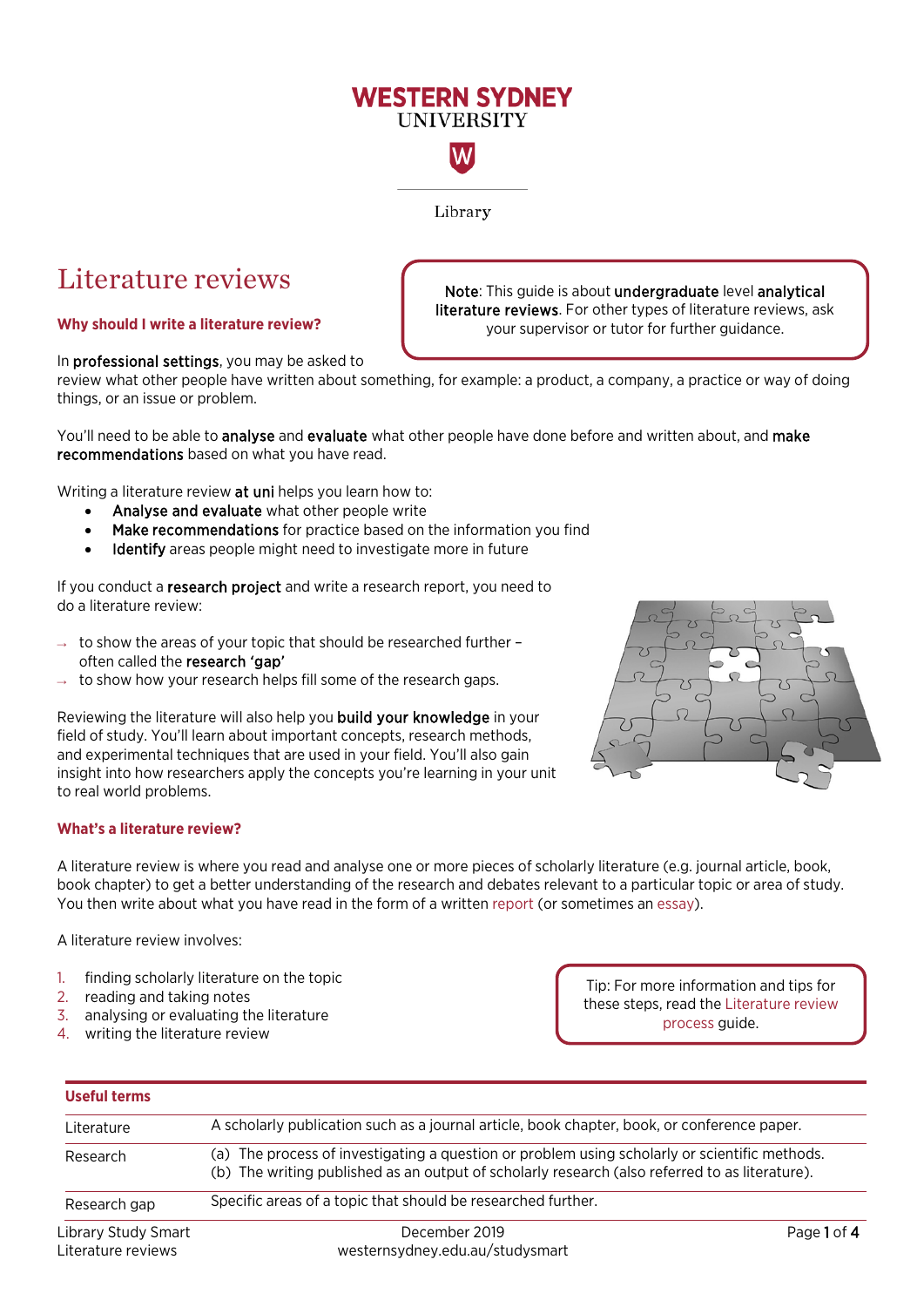## **What's in a literature review?**

The structure of a literature review can vary, but it usually needs:

- $\rightarrow$  an **introduction** that outlines the topic and scope of your review,
- $\rightarrow$  a body where you organise your analysis of the literature according to the most important points or themes you identify; and
- → a conclusion, where you summarise what you found in your literature review and any recommendations you want to make as a result of it.

Depending on the discipline, purpose and context of your literature review, you may be asked to use the structure of a [report](https://westernsydney.edu.au/__data/assets/pdf_file/0004/1082785/Report_Structure.pdf) or an [essay](https://westernsydney.edu.au/__data/assets/pdf_file/0016/1082500/Essay_Structure.pdf) – check your assignment instructions. Also check whether you are asked to use particular headings to organise your review.

## Before you start writing

You actually need to do more than half the work of a literature review before you start writing. The diagram below shows the important steps you need to take before you can start writing your literature review.

Tip: Use th[e Assignment Calculator](https://library.westernsydney.edu.au/assignmentcalculator/) to plan your time. Select the 'Essay' type for a step-by-step timeline.

|                  | <b>Step</b>                 | What to do                                                                    | Questions to ask                                                                                       | Links to useful<br>resources                                                           |
|------------------|-----------------------------|-------------------------------------------------------------------------------|--------------------------------------------------------------------------------------------------------|----------------------------------------------------------------------------------------|
| 1.               | Define and<br>clarify topic | Define: identify key words<br>Clarify: rewrite the topic in your<br>own words | What is the general topic?<br>What else do I know about<br>this topic? (mind map)                      | Getting started by<br>finding information                                              |
|                  |                             |                                                                               |                                                                                                        |                                                                                        |
| 2.               | Find relevant<br>literature | Identify search terms<br>Look for journals and books                          | What sources address the<br>topic?<br>Does each source have<br>scholarly APPEAL?                       | Getting started by<br>finding information<br><b>Evaluating sources</b><br>using APPEAL |
|                  |                             |                                                                               |                                                                                                        |                                                                                        |
| $\overline{3}$ . | Read the<br>literature      | Organise the ideas you find by<br>taking notes                                | What are the main ideas?                                                                               | Researching and<br>reading online guide                                                |
|                  |                             |                                                                               |                                                                                                        |                                                                                        |
| 4.               | Analyse the<br>literature   | Make connections between the<br>ideas                                         | How are the ideas<br>connected/similar/different?<br>What is the evidence for the<br>claims they make? | Researching and<br>reading online guide                                                |
|                  |                             |                                                                               |                                                                                                        |                                                                                        |
| 5.               | Plan your writing           | Decide which order to present<br>your main points about the<br>literature     | What are the main points I<br>need to make?<br>What sequence is best?                                  | Essay drafting tool                                                                    |

Adapted from "Psychology: Human Behaviour, Week 4 lecture slides", by K. Tremayne & S. Vicary, 2017 [\(https://vuws.westernsydney.edu.au\)](https://vuws.westernsydney.edu.au/). Adapted with permission.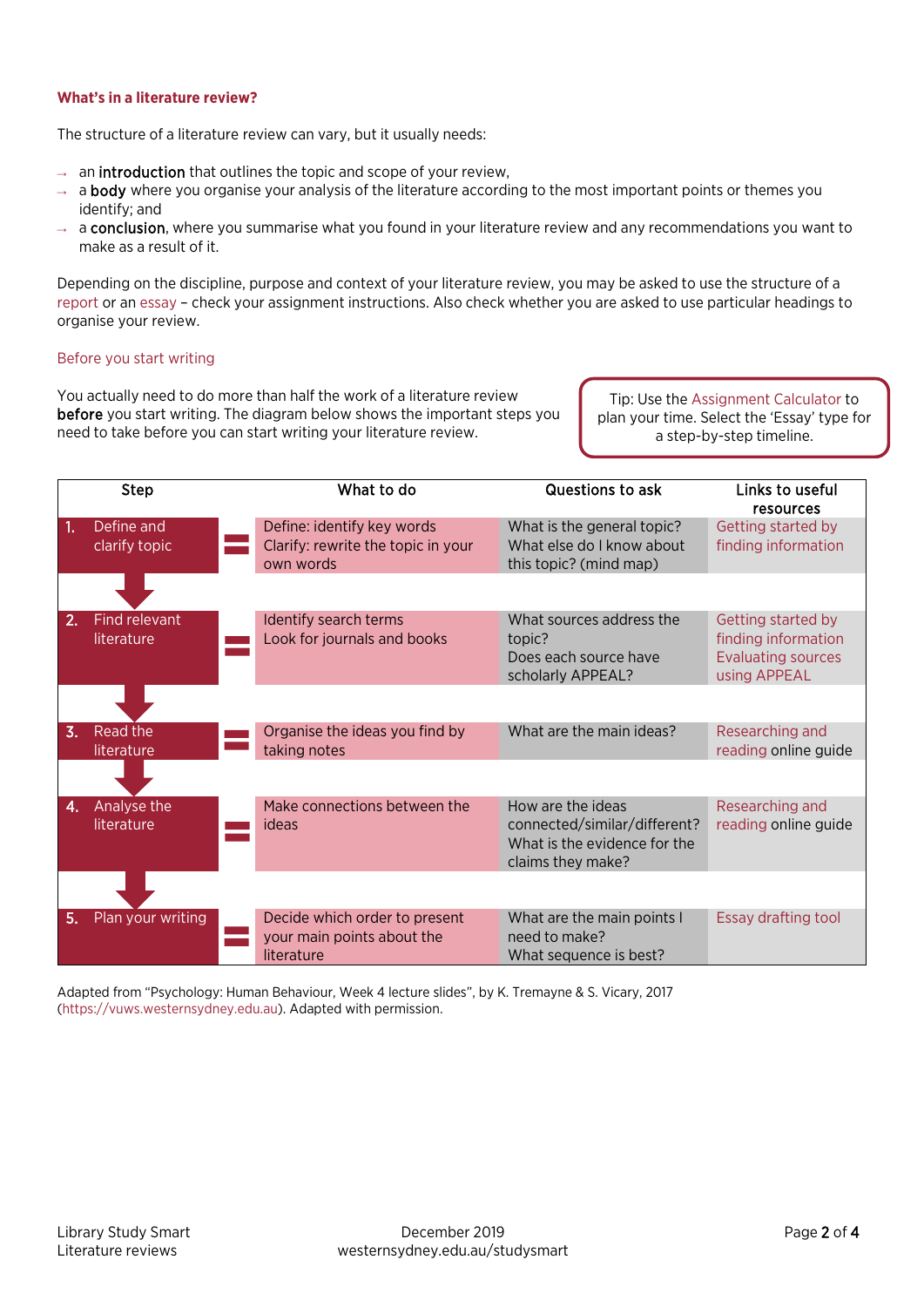#### **Dos and Don'ts of Literature Reviews** X don't just summarise or describe each source analyse each source by comparing and contrasting them to other literature on the topic don't a paragraph on each source; instead organise show how each source contributes to the picture you have built up about the topic common ideas from different sources into a paragraph organise your writing around common ideas you identify in the literature

## **Example of an analytical review**

The following paragraph is adapted from the literature review section of a student's research report in social psychology. The topic was how gender relates to openness, emotional support, and dishonesty in online chat rooms. This paragraph focuses on one aspect of the question: how people interact in relation to gender norms in computer mediated communication (CMC).

## Writing about the literature

The example focuses on the literature and analyses what it says about the topic. We can see this from the way many of the sentences begin with *research-related words* followed by reporting verbs:

- **Research on CMC highlights...**
- → *Whitty and Gavin (2000)* found…
- → *Lea and Spears (1995)* found…
- → while *Cooper and Sportolari (1997)* found…

## The topic of gender in CMC interactions is established.

## The writer

summarises specific examples of research findings about how men interact in CMC that are different from in face-to-face communication, citing the relevant sources.

the implications of the findings, citing some of the key sources.

In computer mediated communication (CMC), people are less constrained by their gender than in face to face (FTF) interactions. Research on CMC highlights how CMC enables individuals to break out from traditional gender roles in relating to others, and experiment with other ways of interacting (Cooper & Sportolari, 1997; Lea & Spears, 1995; Parks & Roberts, 1998; Whitty & Gavin, 2000). Whitty and Gavin (2000) found that for men, CMC gave them an opportunity to relate emotionally and receive support (Whitty & Gavin, 2000). Lea and Spears (1995) found that women sometimes adopted neutral or male identities to relate to males with greater equality, while Cooper and Sportolari (1997) found that CMC allowed women to experiment with their sexuality in a safe, anonymous environment. CMC gives both sexes an opportunity to build relationships that are based on factors other than The writer summarises bhysical attractiveness (Cooper & Sportolari, 1997; Lea the relevant sources. & Spears, 1995), an opportunity especially important to women, for whom physical appearance is traditionally a defining feature (Wood, 1997).

The writer summarises the main research findings about the topic, citing relevant sources at the end of the summary.

The writer summarises specific examples of research findings about how women interact in CMC that are different from in face-to-face communication, citing

Adapted from "What is the relationship of gender to openness, emotional support, and dishonesty in chat rooms?" by Western Sydney University student FLW, n.d. (personal communication).